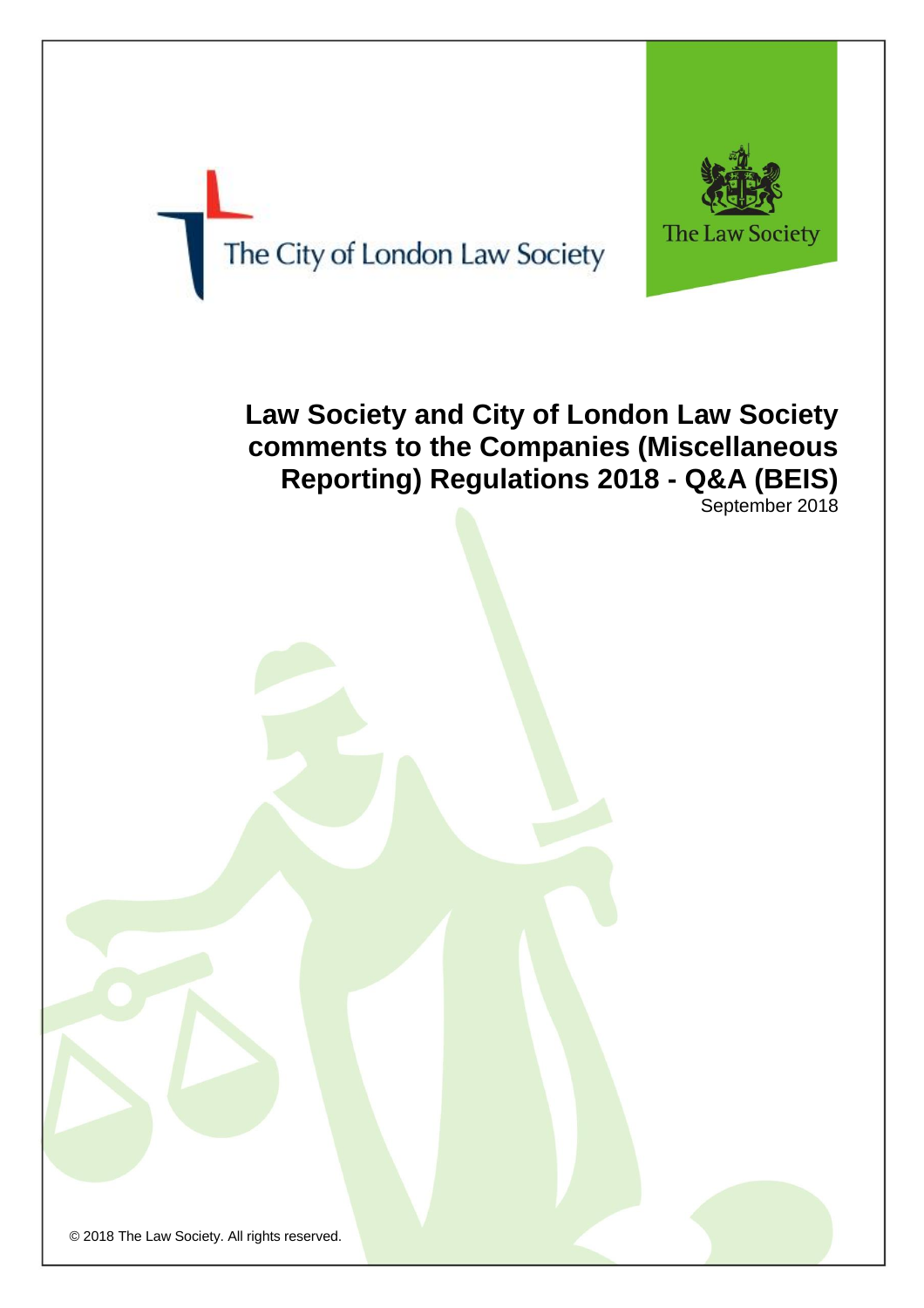#### **Preface**

These comments are provided by the Company Law Committee of The Law Society of England & Wales ('the Society') and members of the City of London Law Society (CLLS). The Society is the professional body for solicitors in England and Wales, representing over 170,000 registered legal practitioners. The Society represents the profession to parliament, government and regulatory bodies and has a public interest in the reform of the law. The CLLS represents approximately 17,000 City lawyers through individual and corporate membership, including some of the largest international law firms in the world. These law firms advise a variety of clients from multinational companies and financial institutions to Government departments, often in relation to complex, multijurisdictional legal issues. The CLLS responds to a variety of consultations on issues of importance to its members through its 19 specialists committees.

#### **Comments on The Companies (Miscellaneous Reporting) Regulations 2018 Frequently Asked Questions**

#### 1 **SECTION B. SCOPE**

Inclusion of a table showing the application of the various new requirements is helpful, but we note that there are a few areas where the suggested application is incorrect or confusing as set out below:

#### 1.1 **Row (i) [Regulation 4]**

We feel it would be helpful to clarify the treatment in group situations, including referring to the exclusions from being treated as medium-sized under section 467(1)(c) and 467(2) of the Companies Act 2006. For example, although the Section 172(1) statement is considered on an individual company basis, a company that is part of an ineligible group because say there is a traded company within the group will have to prepare a statement even if it meets the criteria listed in the table for being medium-sized.

#### 1.2 **Row (ii) [Regulation 13]**

It would be helpful to note that where the company is a parent company it is the number of employees in the group and not just the company itself that is used (per new paragraph 11A(4)).

#### 1.3 **Row (iii) [Regulation 13]**

It is not correct to suggest that this test is identical to that at Row (i), as the criteria are the specific quantitative criteria set out in the new paragraph 11C. The test for application in paragraph 11C is entirely based on the size criteria, whereas the test referred to in row (i) is, as explained in paragraph 1.1 above, by reference to whether the company qualifies as a medium-sized company under sections 465 to 467 of the Companies Act 2006, which imposes other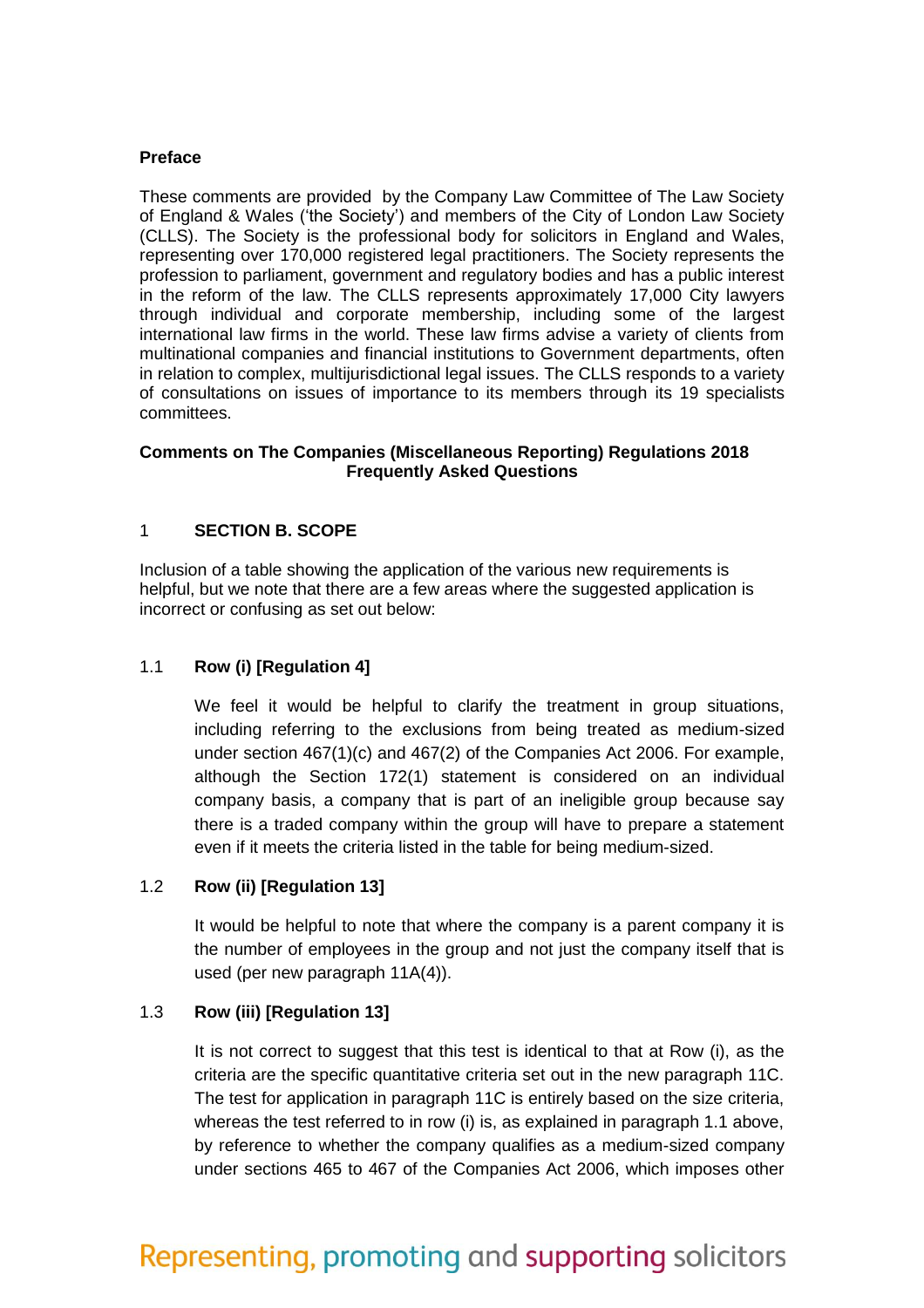tests; including whether the company is a member of an ineligible group. Therefore, companies that are required to include a section 172 statement in their strategic report may nevertheless not be required to include a statement in their directors' report about suppliers, customers etc.

It would also be helpful to note that (in contrast to row (ii)) the employee threshold of 250 employees refers only to employees of the relevant company and not, if it is a parent company, to the number of employees in the group; there is no equivalent to the new paragraph 11A(4) within paragraph 11C.

#### 1.4 **Row (iv) [Regulation 14]**

The statement that companies already required to report on their corporate governance arrangements are not within scope is misleading. The exemption only applies to companies required to publish a DTR7 statement and not for example to companies traded on AIM, which must from 28 September 2018 apply a recognised corporate governance code and publish a statement explaining this under the revised AIM Rule 26.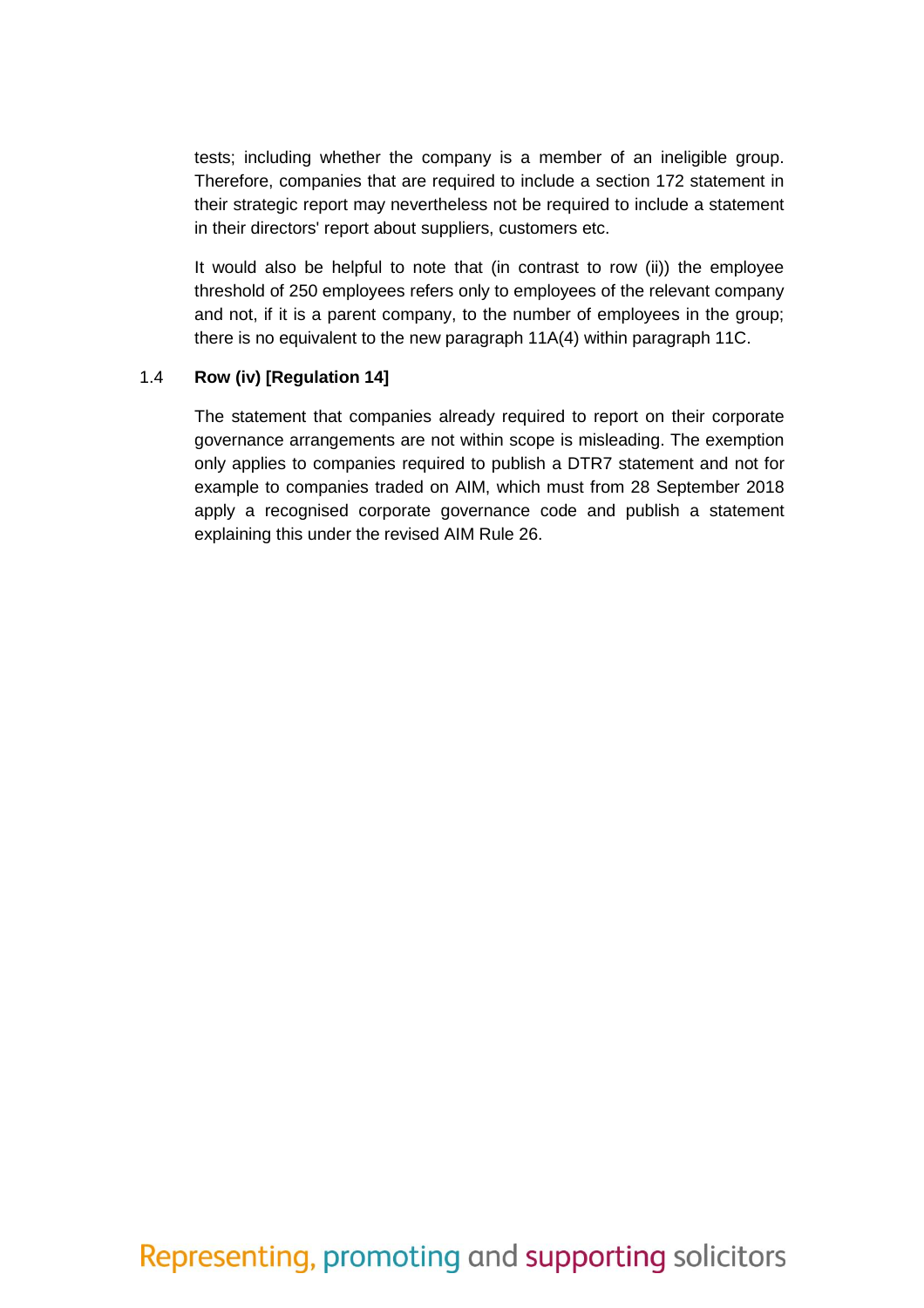## 2 **SECTION D: REPORTING ON MATTERS IN SECTION 172(1) OF THE COMPANIES ACT 2006**

## 2.1 **Question 1**

- 2.1.1 To avoid confusion, we suggest acknowledging that AIM traded companies are also required to make their annual reports available on a website under AIM Rule 26, with reference to the second paragraph of the answer to Q1.
- 2.1.2 It would be helpful to make specific reference to the carve out from having to report on matters which are commercially sensitive in respect of the information required to be included within the directors' report pursuant to Regulation 13, as this will be a key consideration for companies considering the reporting requirements. It should be made clear that the carve out does not apply to the Section 172(1) statement to be included within the strategic report; there are no equivalent provisions under Regulation 4.

### 2.2 **Question 2**

[*No comment*.]

#### 2.3 **Question 3**

[*No comment*.]

#### 2.4 **Question 4**

[*No comment*.]

#### 2.5 **Question 5**

[*No comment*.]

## 2.6 **Question 6**

It is not correct to state that the UK Corporate Governance Code "requires" companies to have in place a director appointed from the workforce, formal workforce advisory panel or a designated non-executive director. The UK Corporate Governance Code, at Provision 5, states that one or a combination of those methods should be used, but that alternatively the board may explain what other alternative methods are in place.

## 2.7 **Question 7**

[*No comment*.]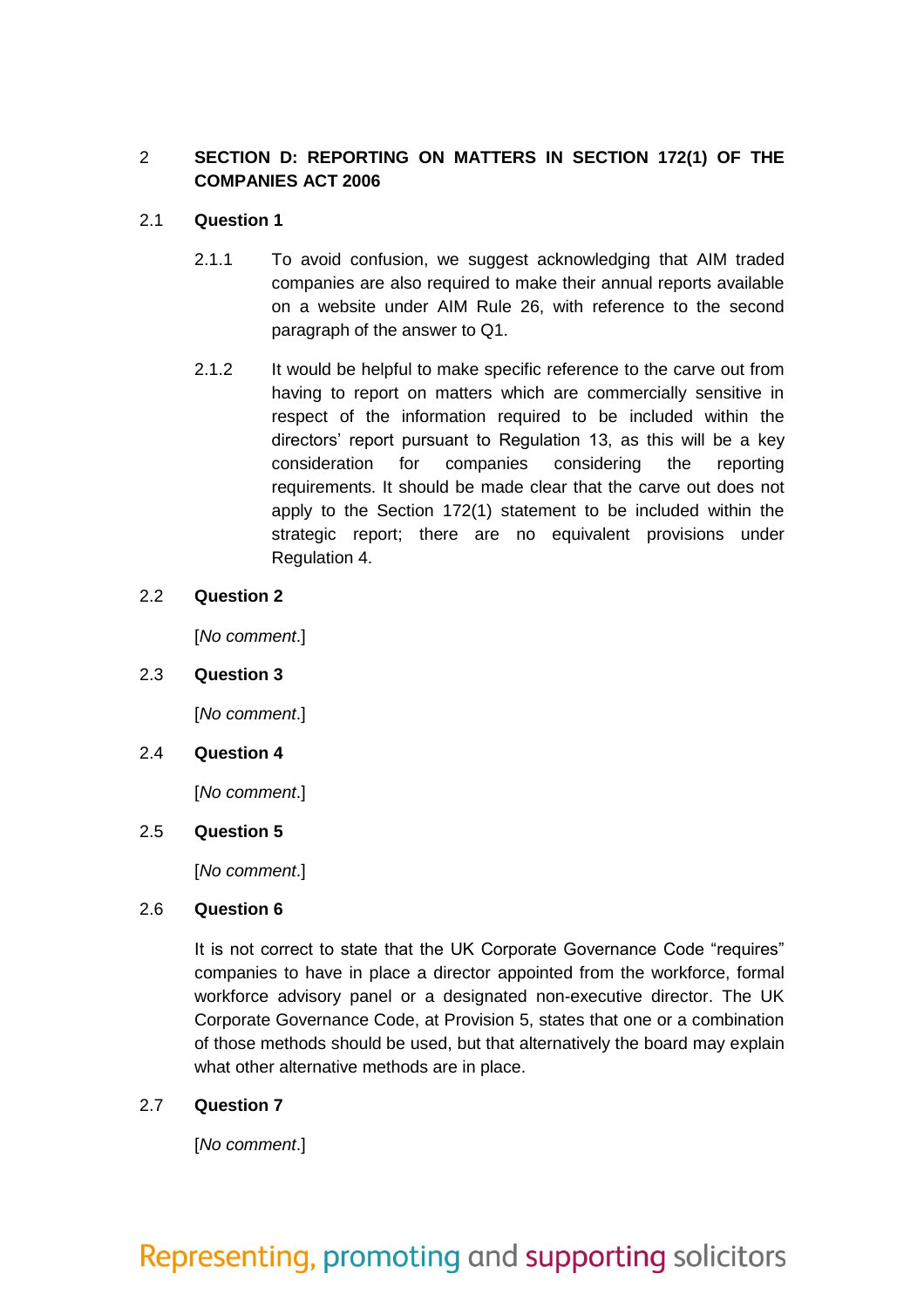#### 2.8 **Question 8**

#### [*No comment*.]

#### 2.9 **Question 9**

The final two sentences should be removed as they are unhelpful and represent a misleading interpretation of directors' duties.

The legal framework for directors' duties rests on the primacy of shareholder interests. Directors have a duty to promote the success of the company for the benefit of its shareholder(s), which in the case of a subsidiary is its parent company. Directors of a subsidiary must promote the interests of its parent company (as shareholder) whilst the company continues to be solvent (i.e. prior to any insolvent situation under which the duties of the directors are instead owed first to its creditors).

Furthermore, a parent company can for example formally direct the directors of a subsidiary undertaking to take, or refrain from taking, certain actions and remove and replace the directors if they act contrary to its wishes.

### 2.10 **Question 10**

The reference in the final sentence to "*cross-references to group statements and policies*" suggests that it includes the group "Section 172(1) Statement" of the relevant member of the group, rather than just specific policies (e.g. whistleblowing policy). If that is the intention, the answer should be made more clear accordingly.

## 2.11 **Question 11**

[*No comment*.]

## 2.12 **Question 12**

[*No comment*.]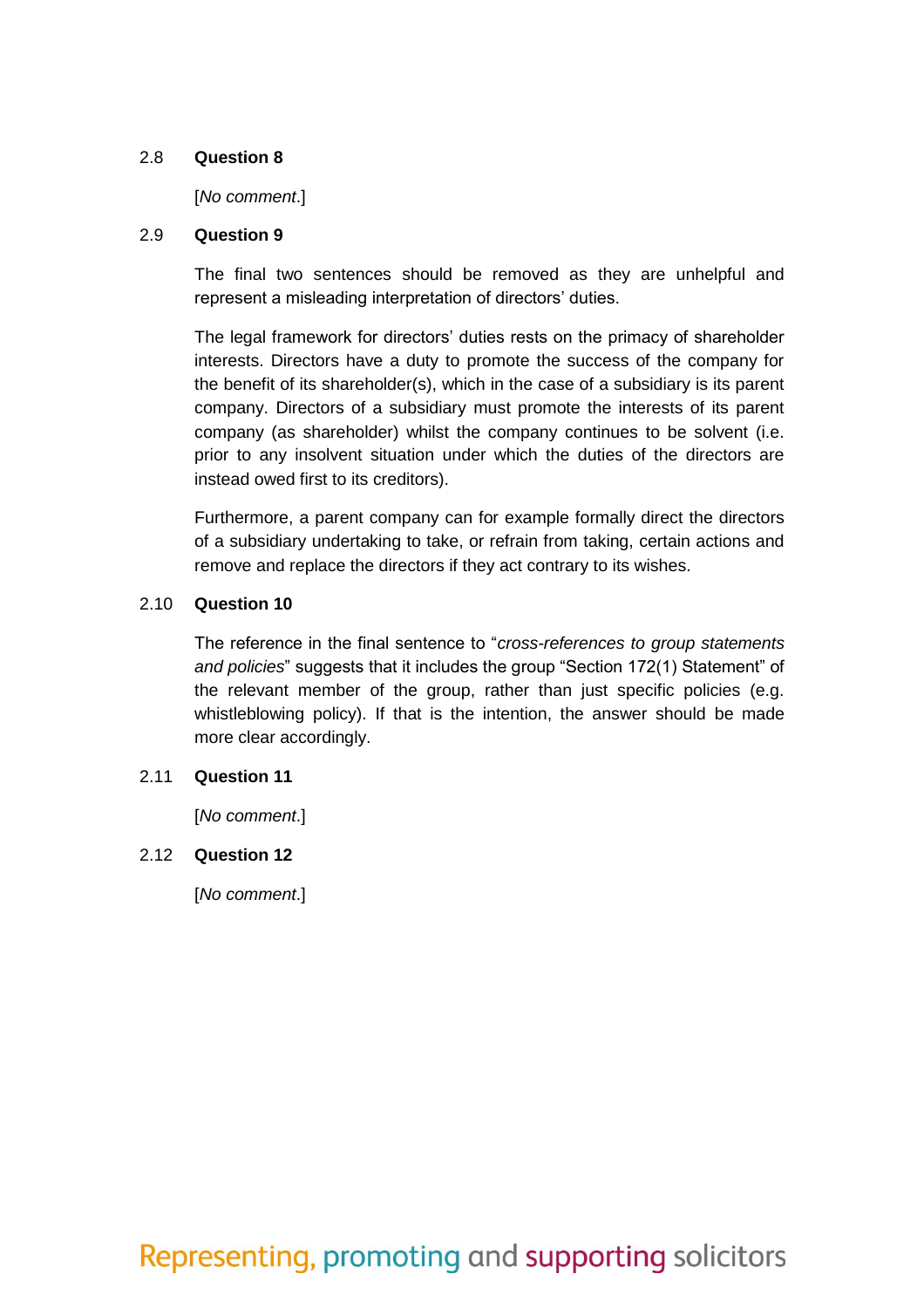## 3 **SECTION E. REPORTING ON CORPORATE GOVERNANCE ARRANGEMENTS IN LARGE PRIVATE AND UNLISTED PUBLIC COMPANIES**

#### 3.1 **Question 1**

The requirement under paragraph 26(1)(c) is to state "*if the company departed from any corporate governance code reported under sub-paragraph (a), the respects in which it did so, and its reasons for so departing*". We feel that the statement that "*If the company has departed from any aspect of the code it must set out the respects in which it did so*…" could be interpreted as a more onerous requirement than that set out in the regulations, and does not align well with the concept of a code of principles, provisions and related guidance; for example, departure from an aspect of guidance does not necessarily mean a departure from the relevant principle.

We feel that the answer should be better aligned with the regulations as follows:

"*If the company has departed from any aspect of the code it must set out the respects in which it did so*…"

It could alternatively be amended to refer to departing from any aspect of the principles of the code, rather than any aspect of the code, but we feel that may not be sufficiently flexible to provide for different code structures, and as noted does not align with the primary requirement in the regulations.

#### 3.2 **Question 2**

This answer should refer to the ability to include the statement within the strategic report under section 414C(11) of the Companies Act 2006.

#### 3.3 **Question 3**

[*No comment*.]

#### 3.4 **Question 4**

[*No comment*.]

#### 3.5 **Question 5**

[*No comment*.]

#### 3.6 **Question 6**

It will be helpful to update the answer to this question.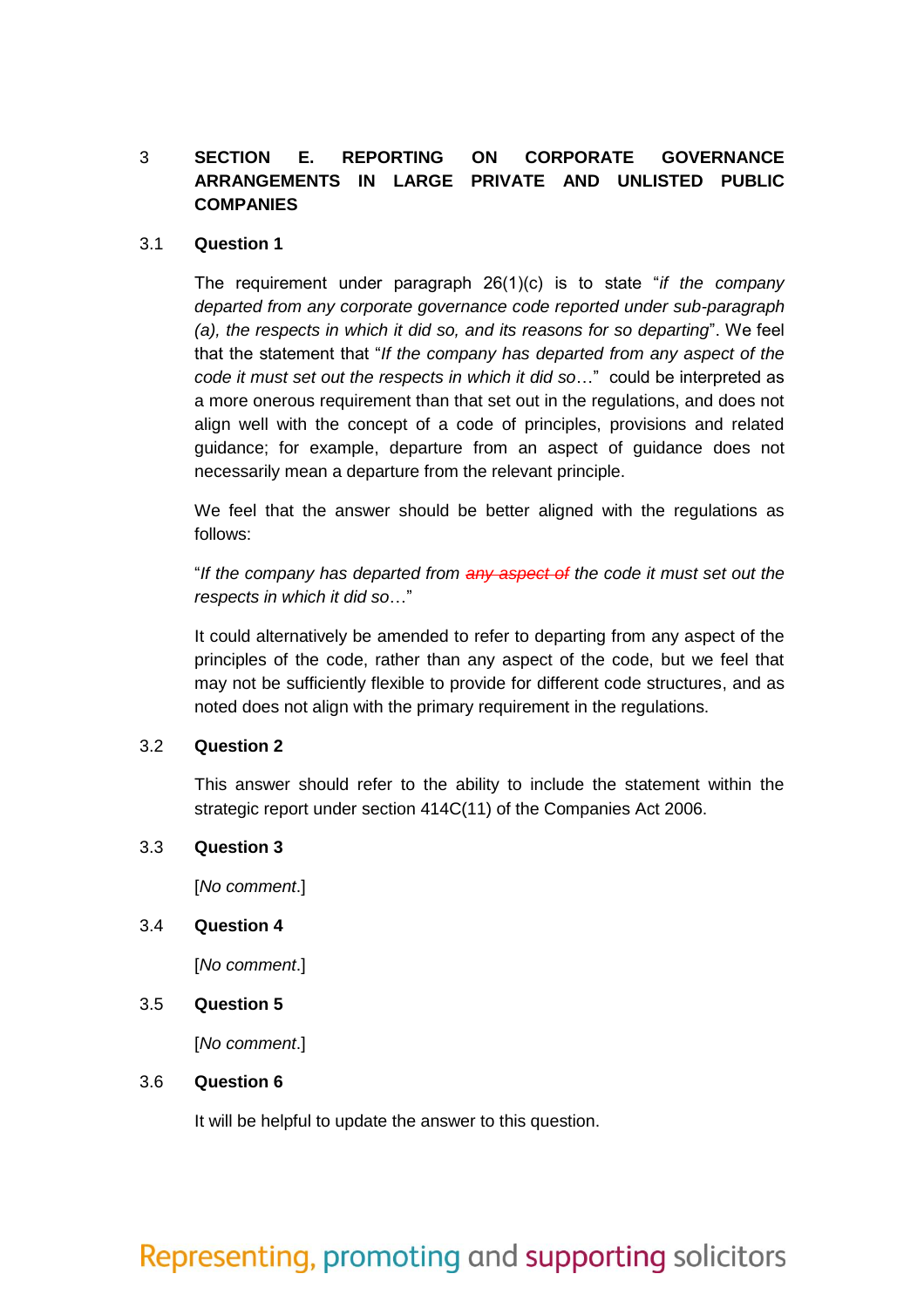### 3.7 **Question 7**

#### [*No comment*.]

#### 3.8 **Question 8**

The second paragraph is misleading in the context of parent-subsidiary relationships in a similar way to the answer to Question 9 of Section D (on which, see our comments above). As we note in our comments above, directors of subsidiaries have a duty to promote the success of the company for the benefit of the parent undertaking.

We do not feel that there is any need to retain the paragraph in amended form, as the remaining two paragraphs are sufficient to explain that the requirement does apply to subsidiaries and that reporting amongst group companies will be dependent upon the relevant companies' circumstances.

### 3.9 **Question 9**

We have no comments on this question, but feel an additional question in relation to AIM traded companies may be helpful, to confirm that even though they are required to similarly publish their compliance against a code under the revised AIM Rule 26 they will still be subject to these requirements where they meet the qualifying criteria.

## 3.10 **Question 10**

[*No comment*.]

## 3.11 **Additional Questions**

We suggest that the following additional questions should be covered in Section E:

## 3.11.1 **Corporate governance statement as separately identifiable statement and how to make it available on a website**

We feel that it would be helpful to make clear that the answers to Questions 7 and 8 in Section D (in respect of the section 172(1) statement) apply equally to the corporate governance statement; we assume that the same approach should apply to both statements. This could be done by repeating the questions in similar form in Section E.

## 3.11.2 **Application of thresholds within groups**

We feel that guidance should be provided to clarify that the thresholds the qualifying conditions, in contrast to Regulation 13 for reporting on engagement with employees, are calculated by reference to the company and not the wider group.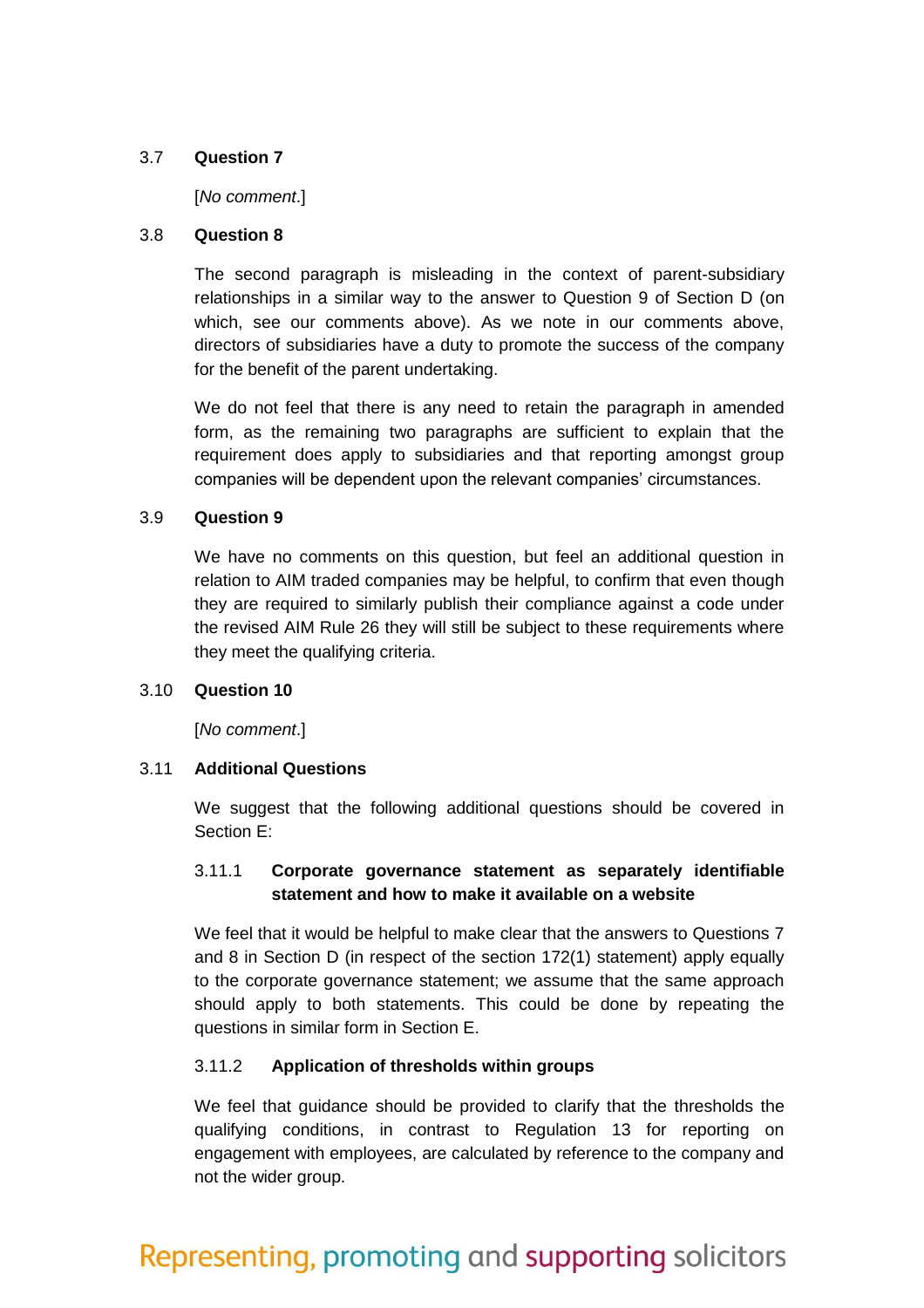We would suggest that questions along the following lines could be added:

"*Q\*. What if a company operates as a Group? In calculating the threshold of more than 2,000 employees, do you count the employees in the parent company, at a subsidiary level or across the group as a whole?*

*Companies should determine the number of global employees at an individual level for each relevant company. So, for example: (i) if each individual company within the Group has 2,000 or fewer employees, but the Group in aggregate has more than 2,000 employees globally (spread across different companies in the Group), no reporting will be necessary; and (ii) if one subsidiary in the group has more than 2,000 employees and all other group companies have 2,000 or fewer employees, only that one subsidiary, and not the parent company nor any other subsidiary, will have to report. This is a different test, applied differently, from the test for the pay ratio reporting requirement, where the threshold of 250 UK employees is applied across the Group as a whole for parent companies (see question 6 in Section F)*."

"*Q\*. Similarly, in calculating the turnover and balance sheet thresholds where a company operates within a Group, do you look across the Group as a whole or only at individual companies?*

*The turnover and balance sheet thresholds should be determined at an individual company level only. No aggregation across a Group is required for these thresholds*."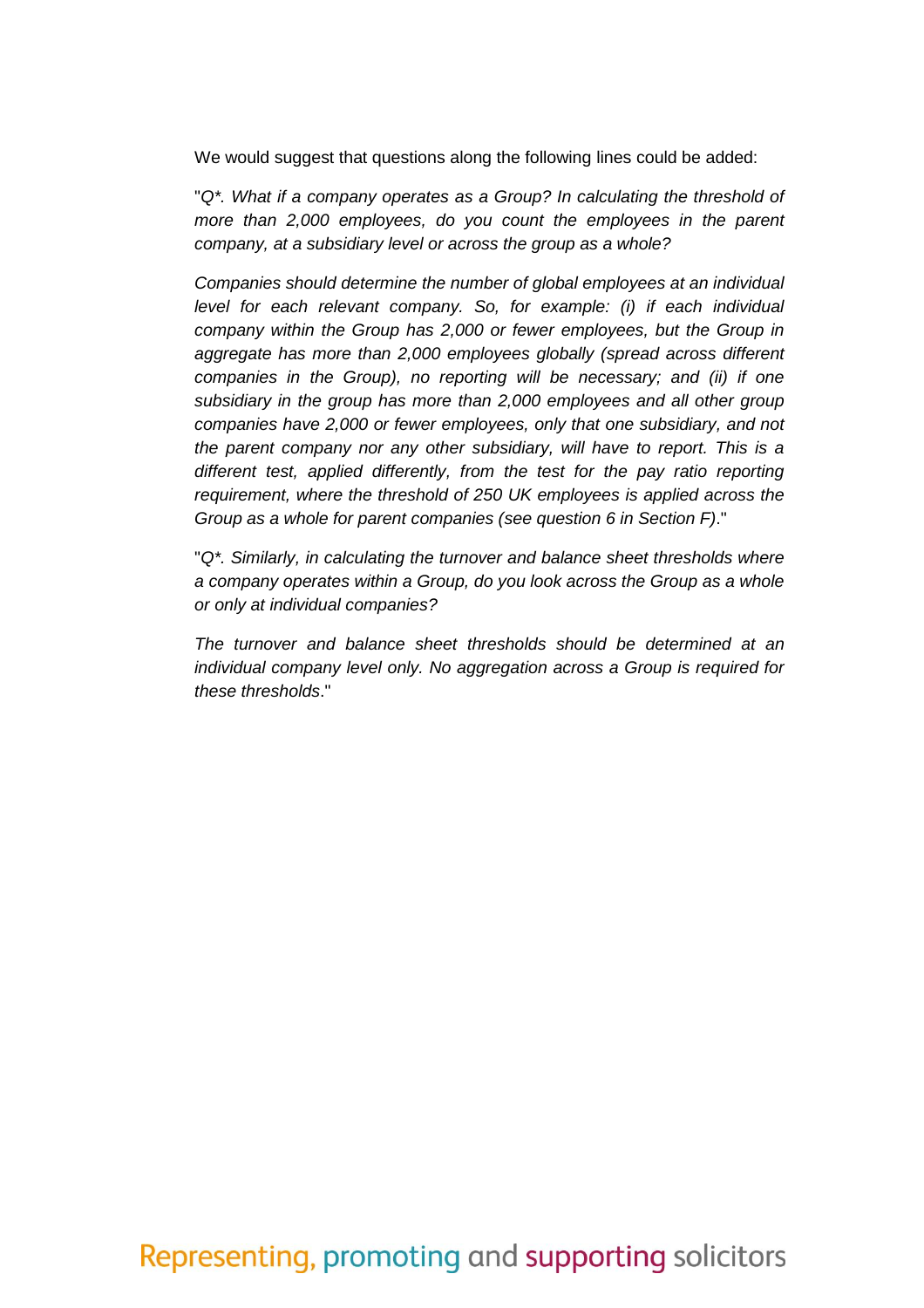## 4 **SECTION F. EXECUTIVE PAY – PAY RATIO REPORTING**

4.1 **Question 1**

[*No comment*.]

## 4.2 **Question 2**

[*No comment*.]

## 4.3 **Question 3**

[*No comment*.]

## 4.4 **Question 4**

[*No comment*.]

## 4.5 **Question 5**

[*No comment*.]

## 4.6 **Question 6**

[*No comment*.]

## 4.7 **Question 7**

[*No comment*.]

## 4.8 **Question 8**

[*No comment*.]

## 4.9 **Question 9**

[*No comment*.]

## 4.10 **Question 10**

[*No comment*.]

## 4.11 **Question 11**

[*No comment*.]

- 4.12 **Question 12** [*No comment*.]
- 4.13 **Question 13**

[*No comment*.]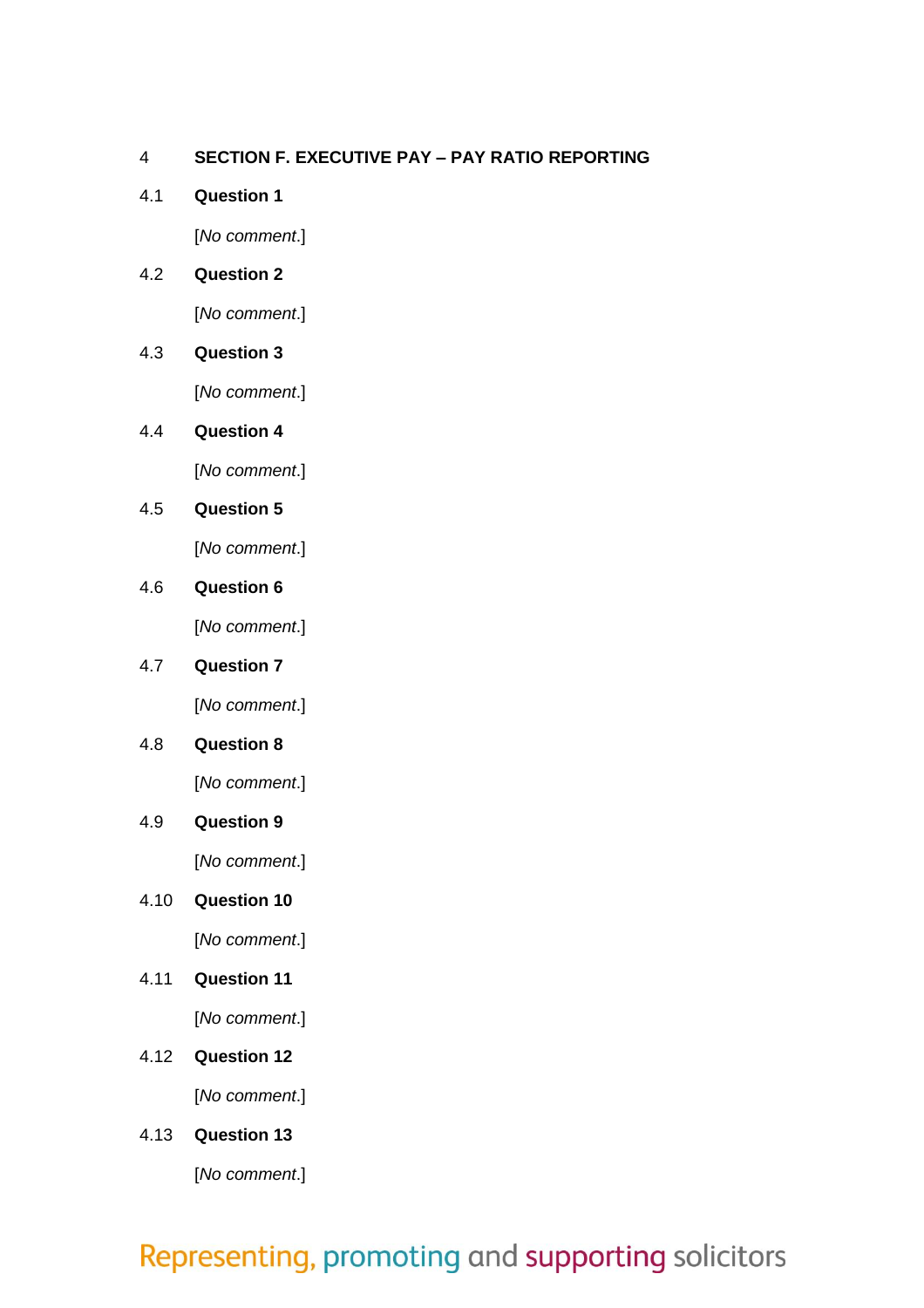#### 4.14 **Question 14**

[*No comment*.]

#### 4.15 **Question 15**

[*No comment*.]

#### 4.16 **Question 16**

[*No comment*.]

### 4.17 **Question 17**

It would be helpful if the answer referred to the prescribed statement mandated by the regulations under paragraph 19C(6)(b) in respect of years where the reporting requirement did not apply.

#### 4.18 **Question 18**

[*No comment*.]

### 4.19 **Question 19**

[*No comment*.]

#### 4.20 **Question 20**

[*No comment*.]

#### 4.21 **Question 21**

[*No comment*.]

#### 4.22 **Question 22**

This answer should be corrected to refer to "employees" rather than "workforce". "Workforce" is not a term defined in law or regulation, and for example the FRC's Guidance states that in the context of the UK Corporate Governance Code it is not meant to align with legal definitions of workforce, employee, worker or similar. Both the current and amended reporting requirements use the term "employee" (including paragraph 38 of Schedule 8 of the Accounting Regulations as currently in force), and so this document should use the same term to avoid confusion.